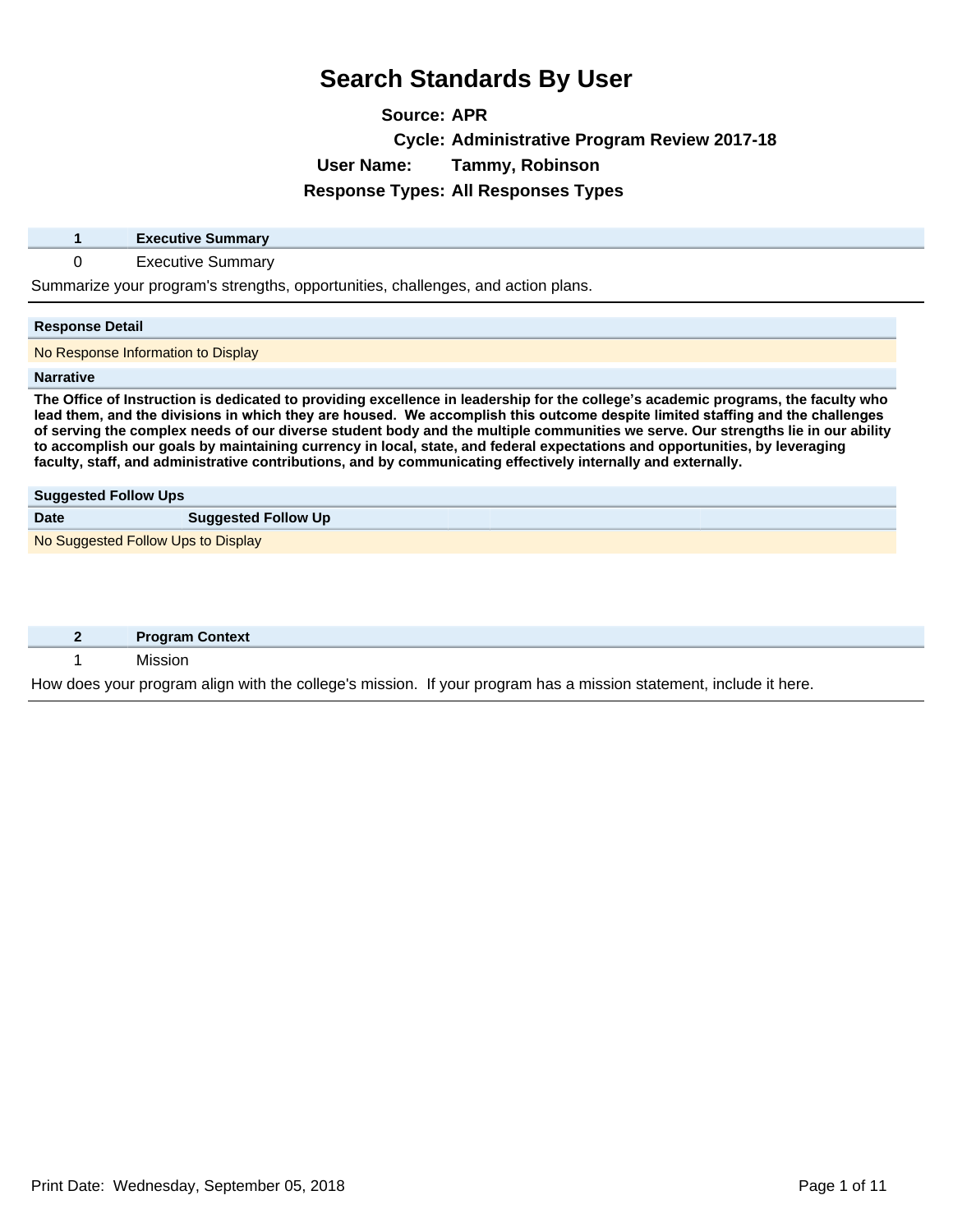**Source: APR Cycle: Administrative Program Review 2017-18 User Name: Tammy, Robinson Response Types: All Responses Types**

| <b>Response Detail</b>             |
|------------------------------------|
| No Response Information to Display |
| <b>Narrative</b>                   |

**The Office of Instruction supports the college's mission of ensuring that students from diverse backgrounds receive quality instruction in general, transfer, career, and basic skills education.** 

**We provide leadership and support to all instructional programs in the college that are offered in four instructional divisions: Business, Design, & Workforce, Humanities & Social Sciences, Science & Technology, Athletics, Kinesiology, Dance, Library,**  and Learning Resources, as well as the Counseling Department.

In addition, we also provide support for and leadership of:

**Academic Committee for Equity and Success (ACES) Accreditation Curriculum Committee Basic Skills Center for Innovation & Excellence in Teaching & Learning (CIETL) Honors Transfer Program Distance Education Faculty Professional Development Program Review Student Appeals and Rights** We are committed to the following goals:

**Ensure compliance with all local, state, and federal guidelines, codes, and statutes** 

**Provide leadership for and input into statewide educational issues. Currently being achieved through Executive Board membership on the Research and Planning Group of California Community Colleges (RP Group) and the California Community**  Colleges chief Instructional officers (CCCCIO) Executive Board as well as Wedpac/Edpac, PCAH Writers' Group, TTAC, and **others**

**Expanding opportunities for access to postsecondary education. Currently being achieved through engagement in initiatives such as developing Dual Enrollment programs, leadership of the Adult-Education College and Career Educational Leadership (ACCEL) consortium, and through membership on the Steering Committee for the new high school in Sequoia Union HSD Establish educational partnerships within our community including high schools, outside agencies, private sector partners, community based organizations, government agencies, and others** 

**Ensure a first-rate curriculum that promotes the successful completion of students¶educational goals and meets their demands for transfer, certificate and degree completion, workplace preparation, and others**

**Ensure an exceptional teaching and learning environment**

**Facilitate the development of programs and services in academic support to ensure the successful completion of students¶ plans**

**Analyze evidence, make data-driven decisions, and formulate actions that ensure continuous improvement and that best address student needs, classroom pedagogy, program development, academic support services, and enrollment management Support faculty professional development that fosters a culture of excellence and encourages institutional dialogue and feedback**

| <b>Suggested Follow Ups</b>        |                            |
|------------------------------------|----------------------------|
| <b>Date</b>                        | <b>Suggested Follow Up</b> |
| No Suggested Follow Ups to Display |                            |

2 Program Description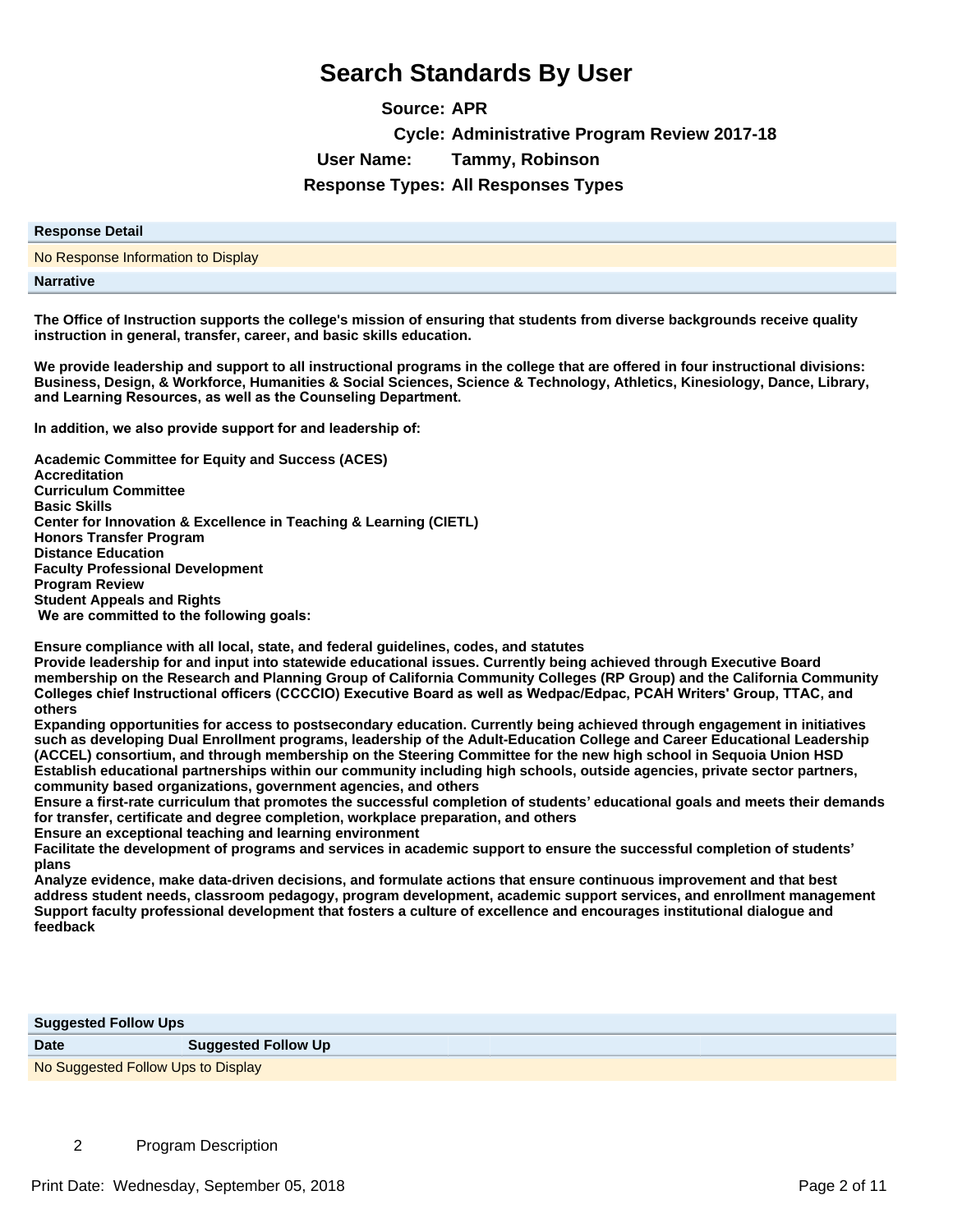**Source: APR Cycle: Administrative Program Review 2017-18 User Name: Tammy, Robinson Response Types: All Responses Types**

Program description.

| <b>Response Detail</b>                                                                                                                                                                                                                                                                                                                                                                                                                                                                                                       |
|------------------------------------------------------------------------------------------------------------------------------------------------------------------------------------------------------------------------------------------------------------------------------------------------------------------------------------------------------------------------------------------------------------------------------------------------------------------------------------------------------------------------------|
| No Response Information to Display                                                                                                                                                                                                                                                                                                                                                                                                                                                                                           |
| <b>Narrative</b>                                                                                                                                                                                                                                                                                                                                                                                                                                                                                                             |
| The Office of Instruction provides support to all instructional programs in the college that are offered in four instructional<br>divisions: Business, Design, & Workforce, Humanities & Social Sciences, Science & Technology, and Athletics, Kinesiology,<br>Dance, Library, and Learning Resources, as well as the Counseling Department.<br>The Office of Instruction provides support, leadership, and oversight for all academic programs and related instructional<br>support areas. Duties and expectations include: |
| Support cycles of meaningful assessment and reflection as part of the college's accreditation efforts<br>Support Basic Skills, Center for Innovation and Excellence in Teaching and Learning (CIETL)<br><b>Oversee Honors Transfer Program</b>                                                                                                                                                                                                                                                                               |
| Oversee the evaluation of all instructional programs through the Academic Senate approved program review process<br>Help develop Program Review processes and procedures<br><b>Institute Student Appeals and Rights</b>                                                                                                                                                                                                                                                                                                      |
| Promote academic and curriculum excellence for student success<br>Oversee the evaluation and hiring of all instructional administrators, faculty, and staff according to District policy and<br>procedures                                                                                                                                                                                                                                                                                                                   |
| Encourage employee involvement, initiative, and leadership in all instructional activities<br>Develop, manage, and review all instructional related budgets including general and categorical funds<br>Manage the allocation of, and budget for, instructional equipment and instructional materials, to ensure proper apportionment of<br>resources to instructional programs, faculty, and staff                                                                                                                           |
| Support the Dean of Planning, Research and Institutional Effectiveness and SLO Coordinator in the identification,<br>implementation, and assessment of student learning outcomes<br>Oversee distance education and learning technology for faculty and staff in conjunction with the Science and Technology                                                                                                                                                                                                                  |
| Department,<br>Schedule instructional offerings to meet student and community needs by using a culture of evidence including the Educational<br><b>Master Plan</b>                                                                                                                                                                                                                                                                                                                                                           |
| Provide administrative support for the Curriculum Committee<br>Provide support and guidance for instructional administrators and instructional programs<br>Oversee the creation, production, and publication of critical institutional publications including, but not limited to:<br>course schedule (Fall, Spring, Summer)                                                                                                                                                                                                 |
| course catalog (yearly)<br>department brochures, flyers, posters, booklets, business cards, web and social media program promotions, newsletters (Olive<br>Hill Press and Report to the SMCCCD Board of Trustees), and campus/community event support<br>Support student and faculty success through the and constant maintenance of the course schedule and online catalog                                                                                                                                                  |
| Assist in the development of the Curriculum handbook<br>Preserve, with great care, the college brand in all instructional material<br>Coordinate the use of instructional facilities, especially classrooms, laboratories, and learning support centers                                                                                                                                                                                                                                                                      |
| Facilitate collaboration with area high schools and with San Mateo Adult Education<br>Address student grievances related to instruction<br>Oversee and ensure adherence to federal, state, and District rules and regulations, including the California Education Code, Title                                                                                                                                                                                                                                                |
| 5, and ACCJC Accreditation Standards<br>Assist with college's accreditation in addressing team recommendations and college plans for improvement<br>Collaborate with Student Services to ensure effective, productive integration between Instruction and Student Services                                                                                                                                                                                                                                                   |
|                                                                                                                                                                                                                                                                                                                                                                                                                                                                                                                              |
| <b>Suggested Follow Ups</b><br><b>Date</b><br><b>Suggested Follow Up</b>                                                                                                                                                                                                                                                                                                                                                                                                                                                     |
| No Suggested Follow Ups to Display                                                                                                                                                                                                                                                                                                                                                                                                                                                                                           |
|                                                                                                                                                                                                                                                                                                                                                                                                                                                                                                                              |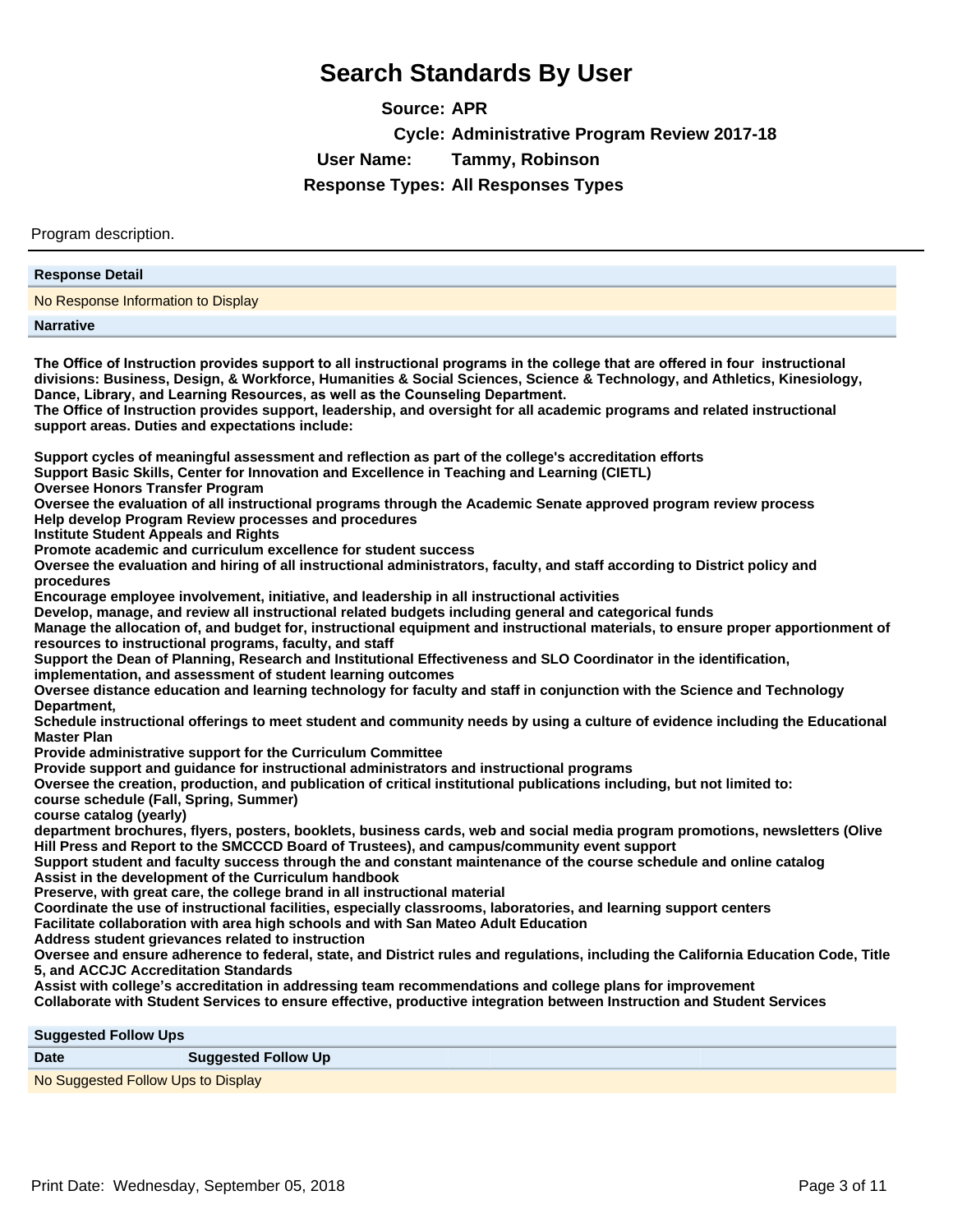**Source: APR Cycle: Administrative Program Review 2017-18 User Name: Tammy, Robinson Response Types: All Responses Types**

#### 3 Community and Labor Needs

Describe how changes in community needs, employment needs, technology, licensing, or accreditation affect your program.

#### **Response Detail**

No Response Information to Display

**Narrative**

**Under new leadership, new faculty and administration shifts, and staff hirings, the college is thriving and has seen a dramatic rise in efficiency in curriculum creation, cost effectiveness, enrollment transparency, course section additions, and load balancing. The quality and consistency of course schedule and catalog has improved community relations and awareness. These two books serve as marketing materials as well as our primary instructional publications. In conjunction with the Outreach Department, the Office of Instruction reviews the community locations list to provide access to the community we serve with our class schedules. Due to the constant evolution of digital media, even under-served communities have access to an electronic source of information.**

**The Visual Communications Coordinator has to constantly maintain knowledge of all current design, presentation, and web Content Management Systems (CMS) to deliver clear and concise messaging to our campus and surrounding communities concerning the latest program offerings. This includes (but is not limited to): Adobe Suite (Photoshop, InDesign, Illustrator, Dreamweaver), MS Office (Word, Excel, PowerPoint), Prezi, Google, Social Media, CMS (OmniUpdate), HTML and CSS knowledge.**

**As the state of media continues to evolve at a rapid pace, the need for quality print instructional materials and ads are still important, but the trend of digital media is growing with no signs of slowing down. Strategically distributed to community homes, our printed registration reminder mailers were sent out with two purpose: to bring awareness to the registration dates, and to drive back traffic to our schedule and our schedule locations web pages.**

**The needs of our students are heard every semester, as our curriculum shifts according to program needs, student needs, and past enrollment trends. A delicate balance has to be maintained to run instructional programs efficiently. This is done not only for the faculty and students, but also to keep the college fiscally sound and constantly headed towards academic excellence. As community needs change and impact our College, the Office of Instruction ensures that the areas affected are served**  effectively. Classes are currently offered in various location outside the College including many high schools, community centers, adult schools, and nonprofit centers. Areas served include the coastside communities from Santa Cruz to Half Moon Bay along with North Fair Oaks, East Palo Alto, East Menlo Park and San Carlos among others. We are also meeting student **and community needs by thoughtful growth of our online and distance education program by providing curricular offerings in various modalities (online, hybrid and web assisted).**

| <b>Suggested Follow Ups</b>        |                            |
|------------------------------------|----------------------------|
| <b>Date</b>                        | <b>Suggested Follow Up</b> |
| No Suggested Follow Ups to Display |                            |

|                                 | <b>Looking Back</b>   |
|---------------------------------|-----------------------|
|                                 | Major Accomplishments |
| Describe major accomplishments. |                       |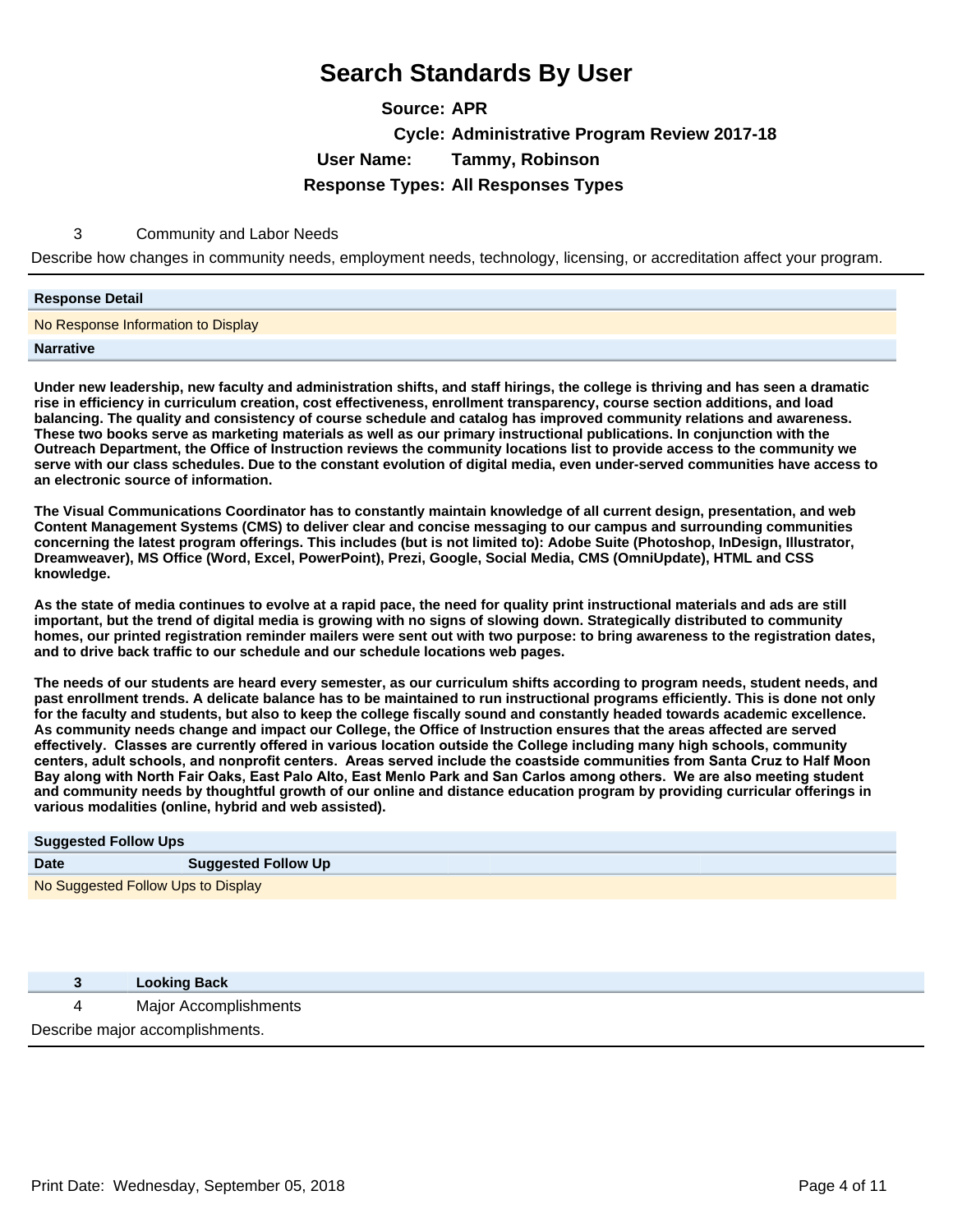**Source: APR Cycle: Administrative Program Review 2017-18 User Name: Tammy, Robinson Response Types: All Responses Types**

| <b>Response Detail</b>                                                                                                                                                                                                                                                                                                                                                                                                                                                             |
|------------------------------------------------------------------------------------------------------------------------------------------------------------------------------------------------------------------------------------------------------------------------------------------------------------------------------------------------------------------------------------------------------------------------------------------------------------------------------------|
| No Response Information to Display                                                                                                                                                                                                                                                                                                                                                                                                                                                 |
| <b>Narrative</b>                                                                                                                                                                                                                                                                                                                                                                                                                                                                   |
| Implemented the two- and five-year Curriculum Review Cycle, achieving currency of the college's course offerings while                                                                                                                                                                                                                                                                                                                                                             |
| simultaneously meeting the recommendation contained in the ACCJC's report<br>Provided Curriculum Development and web/CMS training during Flex day activities held during the fall 2015 and spring 2016<br>semesters                                                                                                                                                                                                                                                                |
| Program Curriculum Development included: 102 program modifications, 3 program bankings; 3 new certificates of achievement;<br>Developed 3 AA-T/AS-T degrees for transfer in: Biology, Nutrition and Spanish. These degrees are intended for students who<br>plan to complete a bachelor's degree in a similar major at a CSU campus. Students completing these degrees (AA-T or AS-T are<br>guaranteed admission to the CSU system, but not to a particular campus or major        |
| Oversaw and supported the development and updating of course, degree, and certificate offerings, including: 25 new courses;<br>278 revised courses; 40 banked/deleted courses; 4 reactivated courses                                                                                                                                                                                                                                                                               |
| In cooperation with the Academic Senate and through the Instructional Planning Committee, developed, piloted, and<br>implemented a system for reassigned time allocation                                                                                                                                                                                                                                                                                                           |
| Reconciled State Curriculum Inventory for data integrity against the catalog for both courses and programs<br>Received a clean (zero findings/zero recommendations) audit from the State compliance auditors for 2014-2015<br>Oversaw and supported articulation efforts including ADTs, C-IDs, IGETC, and other requirements. All Cañada courses available<br>for C-ID approval are approved 100%. As of February 2016, the total number of courses with C-ID approvals total 123 |
| Hired a Dean of Business, Design and Workforce<br>Administered faculty professional development funds allocating over 60 awards totalling over \$32,000<br>Received award for registration print-mailer at Community College Public Relations organization (CCPRO) Conference 2015;<br>Direct mailers encourage registration and drive traffic to website<br>Submitted marketing and instructional materials to CCPRO Conference 2016                                              |
| Followed through on "iCAN" and "iCAN Become" campaigns for more than a year                                                                                                                                                                                                                                                                                                                                                                                                        |
| Established Cañada branding across multiple mediums - Print, Web, and Social Media<br>Developed "Growth" and "Enrollment" interior web-pages to further support transparency and campus dialogue between                                                                                                                                                                                                                                                                           |
| administration, faculty, and staff<br>Attended "OmniUpdate" conference 2015 to maintain current Content Management System (CMS) knowledge and awareness of<br>upcoming trends and technology shifts                                                                                                                                                                                                                                                                                |
| Increase in web page views/traffic and users over the past few years:<br>• August of 2013: 1,815 Users; 5,937 Page Views                                                                                                                                                                                                                                                                                                                                                           |
| • August of 2014: 38,221 Users; 214,561 Page Views<br>• August of 2015: 43,898 Users; 248,861 Page Views                                                                                                                                                                                                                                                                                                                                                                           |
| Revived Youtube, Twitter, and Facebook accounts and placed various social media ads, with one Facebook/Instagram ad<br>garnering over 40,000 impressions                                                                                                                                                                                                                                                                                                                           |
| Created marketing material to be circulated throughout the community:<br>Produce promotional brochures on the College, specific programs and special events                                                                                                                                                                                                                                                                                                                        |
| Display of class schedules in both on and off campus. Off campus locations include more than 50 strategic locations throughout<br><b>Redwood City and San Mateo County:</b>                                                                                                                                                                                                                                                                                                        |
| • Libraries<br>• Community Centers<br>• City Halls                                                                                                                                                                                                                                                                                                                                                                                                                                 |
| • High Schools<br>• YMCA                                                                                                                                                                                                                                                                                                                                                                                                                                                           |
| • Boys & Girls Club<br>• Post Offices                                                                                                                                                                                                                                                                                                                                                                                                                                              |
| · School Districts<br><b>Circulated Bus Ads throughout San Mateo County</b>                                                                                                                                                                                                                                                                                                                                                                                                        |
| Advertised via print in local daily and monthly publications, Chamber listings and community event programs:<br>• Spectrum Magazine                                                                                                                                                                                                                                                                                                                                                |
| • Climate Magazine<br>• San Mateo Daily Journal                                                                                                                                                                                                                                                                                                                                                                                                                                    |

- **Redwood City Chamber of Commerce Community Guide**
- **North Fair Oaks Festival Program**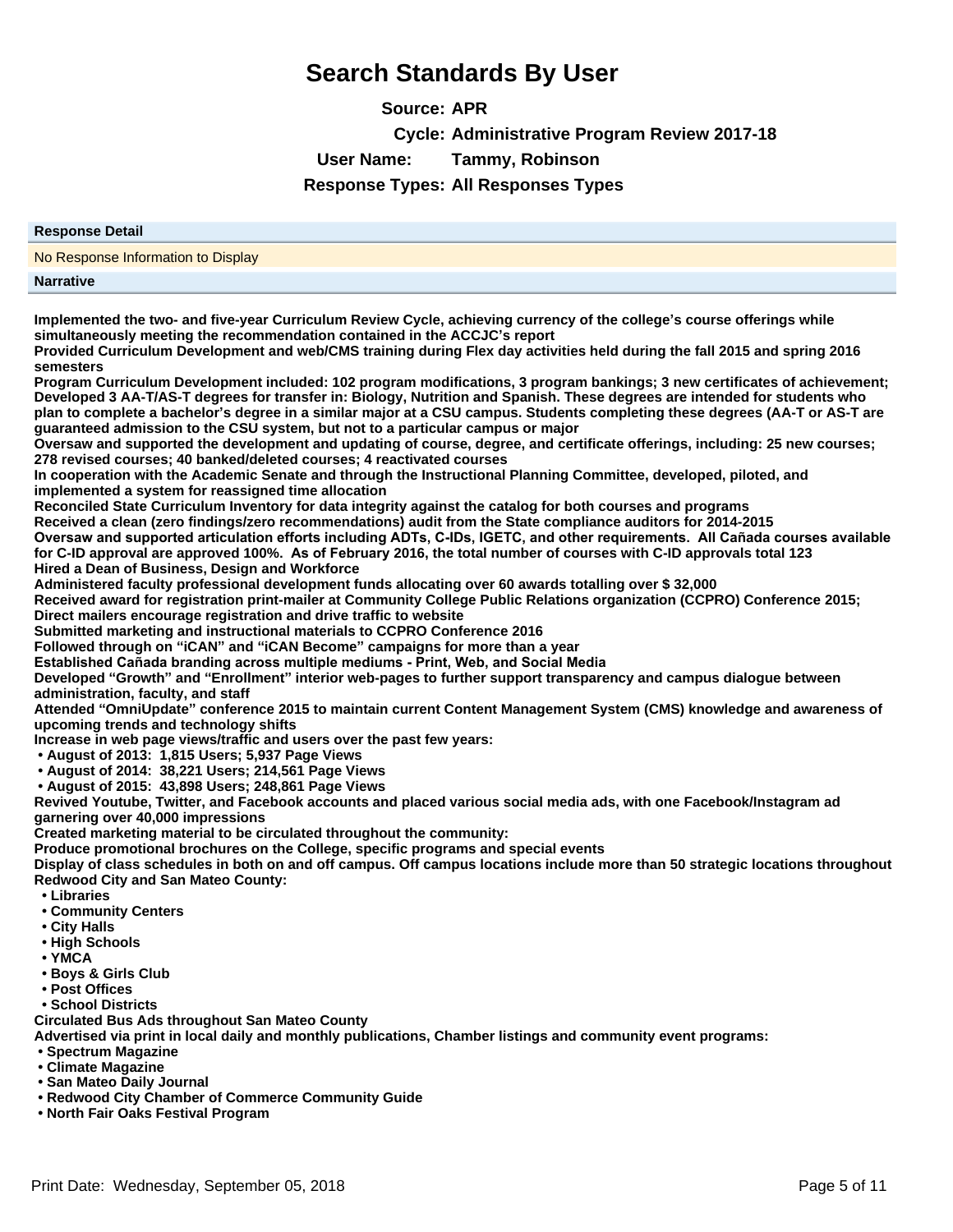#### **Source: APR Cycle: Administrative Program Review 2017-18 User Name: Tammy, Robinson Response Types: All Responses Types**

| <b>Suggested Follow Ups</b>        |                            |
|------------------------------------|----------------------------|
| <b>Date</b>                        | <b>Suggested Follow Up</b> |
| No Suggested Follow Ups to Display |                            |

#### 5 Impact of Resource Allocations

Describe the impact to-date that each new resource (staff, non-instructional assignment, equipment, facilities, research, funding) has had on your program/unit/office and measures of student success or client satisfaction.

| <b>Response Detail</b>                                                       |                                    |  |
|------------------------------------------------------------------------------|------------------------------------|--|
|                                                                              | No Response Information to Display |  |
| <b>Narrative</b>                                                             |                                    |  |
| No new resources were allocated to the Office of Instruction in this period. |                                    |  |
|                                                                              |                                    |  |
| <b>Suggested Follow Ups</b>                                                  |                                    |  |
| Date                                                                         | <b>Suggested Follow Up</b>         |  |

|  |  | <b>Current State of the Program</b> |
|--|--|-------------------------------------|
|--|--|-------------------------------------|

6.A. State of the Program - Observation

Describe the current state of the program (May include strengths and challenges).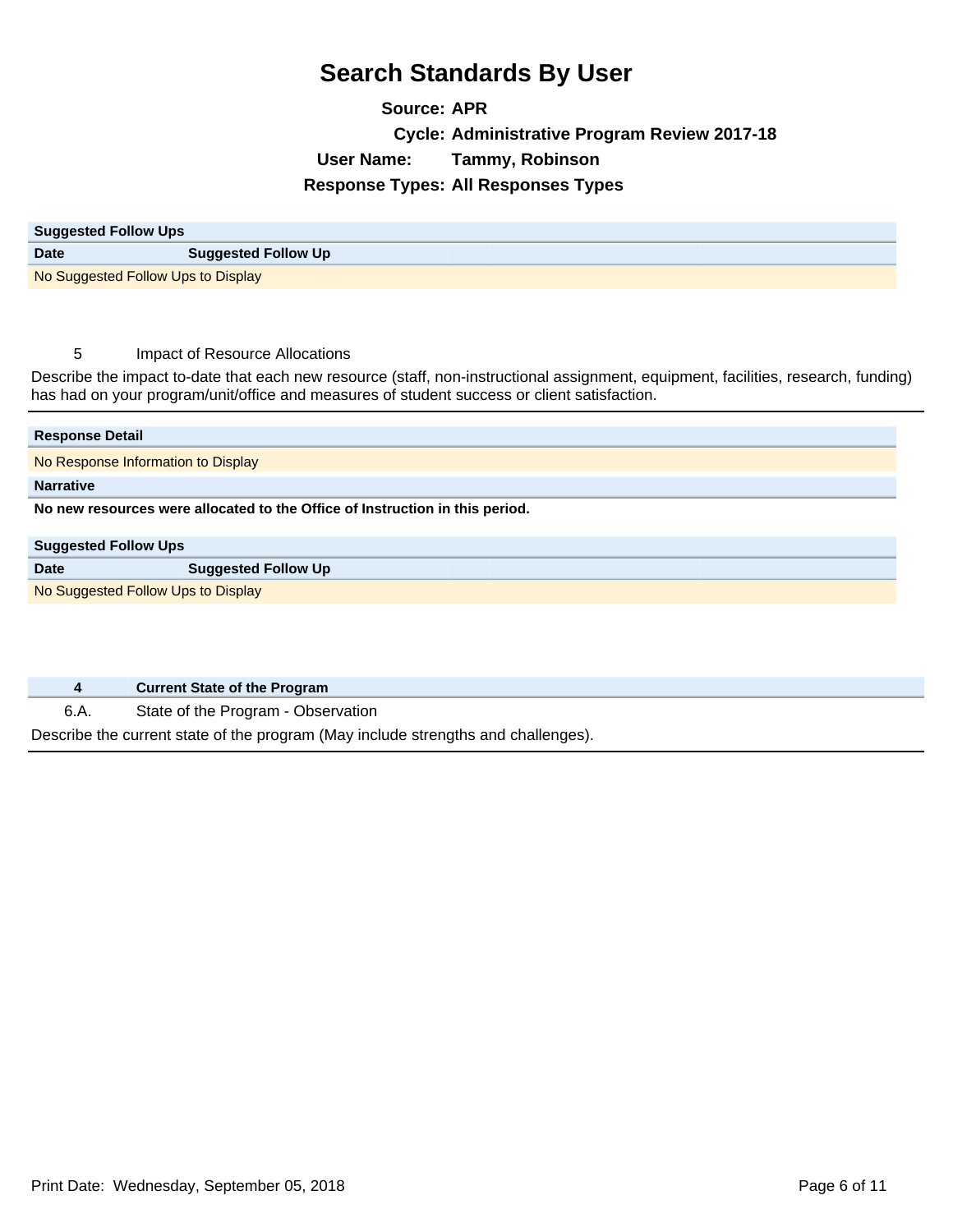**Source: APR Cycle: Administrative Program Review 2017-18 User Name: Tammy, Robinson Response Types: All Responses Types**

| The Office of Instruction is comprised of very talented, educated, and team-oriented personnel. We are all committed to |
|-------------------------------------------------------------------------------------------------------------------------|
| <b>Narrative</b>                                                                                                        |
| No Response Information to Display                                                                                      |
| <b>Response Detail</b>                                                                                                  |
|                                                                                                                         |

**The Office of Instruction is comprised of very talented, educated, and team-oriented personnel. We are all committed to delivering the college mission and quality instructional programs, as well as consistent messaging and advertising that cements these qualities and improves student outcomes.** 

**Some of our strengths include:** 

**Dedicated to improving our curriculum and instructional materials**

**Constant aim to provide quality instructional programs**

**Solid communication and technical skills**

**Transparency in decision making through new reassigned time allocation process, and through ongoing improvements in enrollment documentation efforts**

**Immeasurable supplemental and personal skills**

**Team and customer-service oriented attitudes**

**Constant focus on campus dialogue and transparency**

**Creative, collaborative, and objective driven**

**Open to new ideas**

**Constant dedication to learn new technology/methodologies**

**Use of an efficient data integrity process that ensures that schedule and catalog data is error free so that students and faculty are not negatively impacted**

**Significant impact on state policy, funding, and other topics through leadership on CCCCIO, RP Group, Wedpac/Edpac, TTAC, and other groups**

**Strong community engagement through the work of ACCEL and various partnerships with Sequoia Union HSD and other school districts**

**Support of, and collaboration with, San Mateo County Community College District, Skyline, and College of San Mateo initiatives**

**We are met with the following challenges:** 

**Broad awareness of Brand/Styles**

**Broad awareness of decision making processes and outcomes**

**Inequities in staffing when compared to the Office of Instruction at the other sister colleges results in excessive workloads for the Visual Communications Coordinator and Curriculum and Instructional Systems Specialist**

**Web Updates are currently ³re-active´instead of ³pro-active´**

| <b>Suggested Follow Ups</b>        |                            |  |
|------------------------------------|----------------------------|--|
| <b>Date</b>                        | <b>Suggested Follow Up</b> |  |
| No Suggested Follow Ups to Display |                            |  |

6.B. State of the Program - Evaluation

What changes could be implemented to improve your program?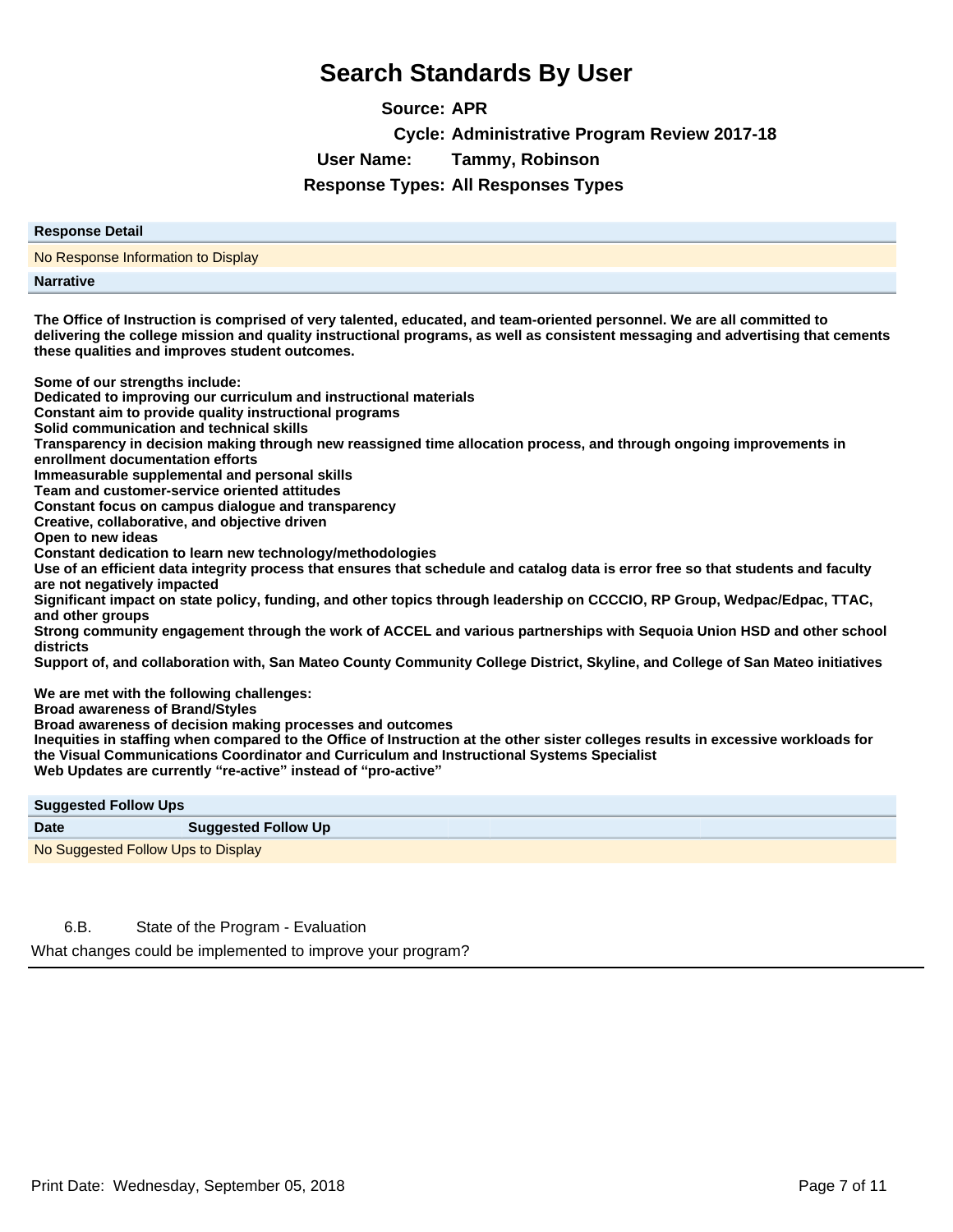**Source: APR Cycle: Administrative Program Review 2017-18 User Name: Tammy, Robinson Response Types: All Responses Types**

| <b>Response Detail</b>                                                                                                                                                                                                                                                                                                                                                                                                                                                            |  |
|-----------------------------------------------------------------------------------------------------------------------------------------------------------------------------------------------------------------------------------------------------------------------------------------------------------------------------------------------------------------------------------------------------------------------------------------------------------------------------------|--|
| No Response Information to Display                                                                                                                                                                                                                                                                                                                                                                                                                                                |  |
| <b>Narrative</b>                                                                                                                                                                                                                                                                                                                                                                                                                                                                  |  |
| Hire additional staff to support curriculum, scheduling and web related functions of the Office of Instruction<br>Create a hands-on comprehensive CurricUNET manual to further support Faculty and Deans<br>Continue to improve our course scheduling system to maximize efficiency and meet both student and faculty needs<br>Re-think registration awareness campaigns by including social media ad boosts<br>Refine the class schedule and catalog, optimizing user experience |  |

**Refresh our College Brand/Style guide Refresh curriculum web presence**

| <b>Suggested Follow Ups</b>        |                            |  |
|------------------------------------|----------------------------|--|
| <b>Date</b>                        | <b>Suggested Follow Up</b> |  |
| No Suggested Follow Ups to Display |                            |  |

#### 7.A. SAO Assessment Plan

Describe your program's SAO assessment plan.

| <b>Response Detail</b>             |  |
|------------------------------------|--|
| No Response Information to Display |  |
| <b>Narrative</b>                   |  |

**The Office of Instruction has not previously identified any SAO¶s. Moving forward, we have outlined these outcomes:** 

**#1: Use fiscal resources efficiently: Assessment: improve productivity by at least 15 points over the next two years**

**#2: Engage stakeholders in meaningful and transparent communication Assessment: Create at least two new major efforts in transparent communication (in addition to the reassigned time review**  process and the enrollment management process). Currently under consideration for this assessment are: **community and educational partner documentation efforts schedule processing improvements**

| <b>Suggested Follow Ups</b>        |                            |  |
|------------------------------------|----------------------------|--|
| <b>Date</b>                        | <b>Suggested Follow Up</b> |  |
| No Suggested Follow Ups to Display |                            |  |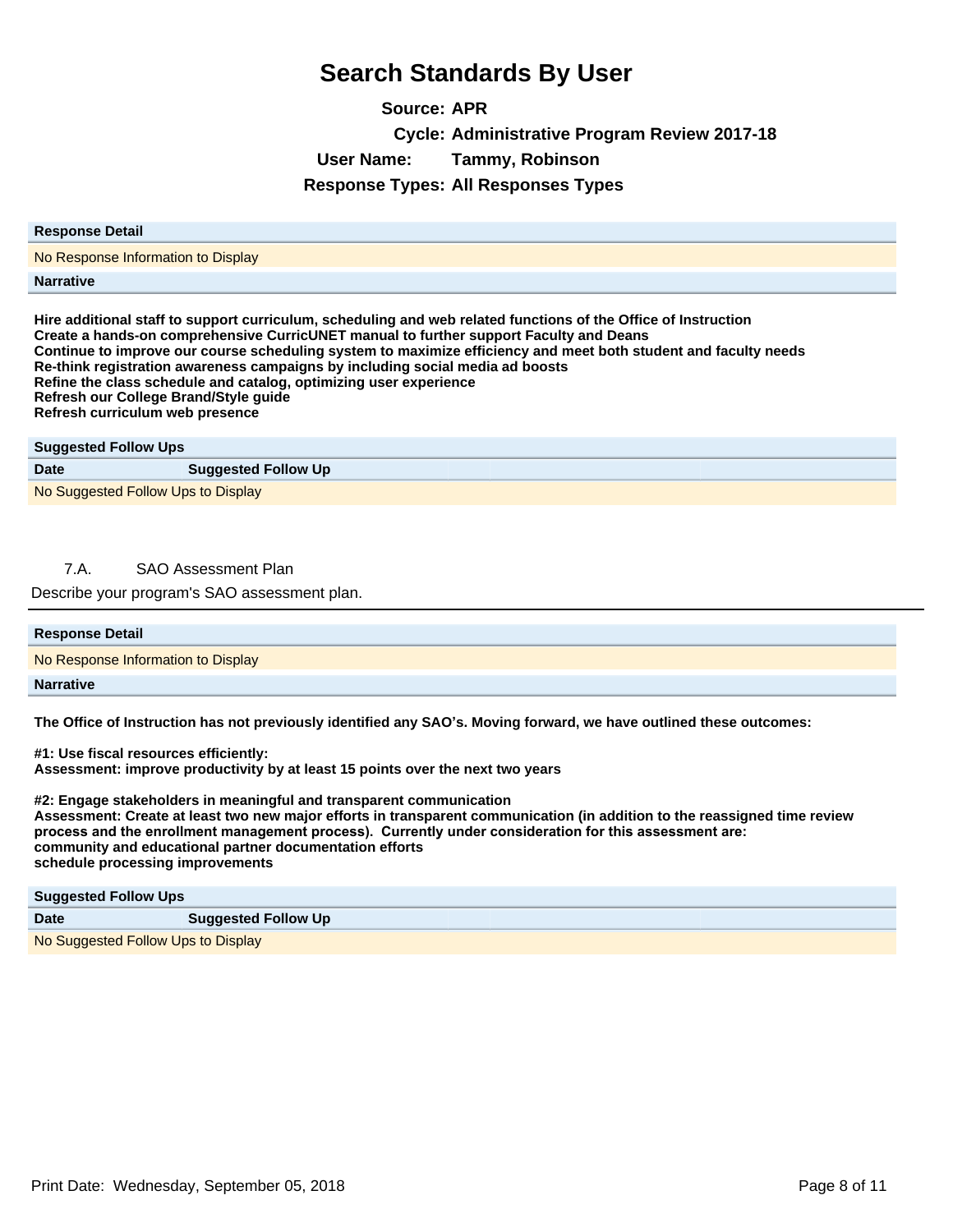#### **Source: APR Cycle: Administrative Program Review 2017-18 User Name: Tammy, Robinson Response Types: All Responses Types**

#### 7.B. SAO Assessment Results and Impact

Summarize the findings of your program's SAO assessments. What are some improvements that have been, or can be, implemented as a result of SAO assessment?

| <b>Response Detail</b>                                     |                            |  |
|------------------------------------------------------------|----------------------------|--|
| No Response Information to Display                         |                            |  |
| <b>Narrative</b>                                           |                            |  |
| Not Applicable - No SAOs were identified the previous year |                            |  |
|                                                            |                            |  |
| <b>Suggested Follow Ups</b>                                |                            |  |
| <b>Date</b>                                                | <b>Suggested Follow Up</b> |  |
| No Suggested Follow Ups to Display                         |                            |  |

| <b>Looking Ahead</b>            |
|---------------------------------|
| Program Improvement Initiatives |

How will you address the opportunities for improvement that you identified throughout the prior sections of this Program Review? What research or training will you need to accomplish these plans? What supplies, equipment, or facilities improvements do you need? Please do not include a written response here. Rather, use the Planning module of SPOL to create your Strategic Action Plans.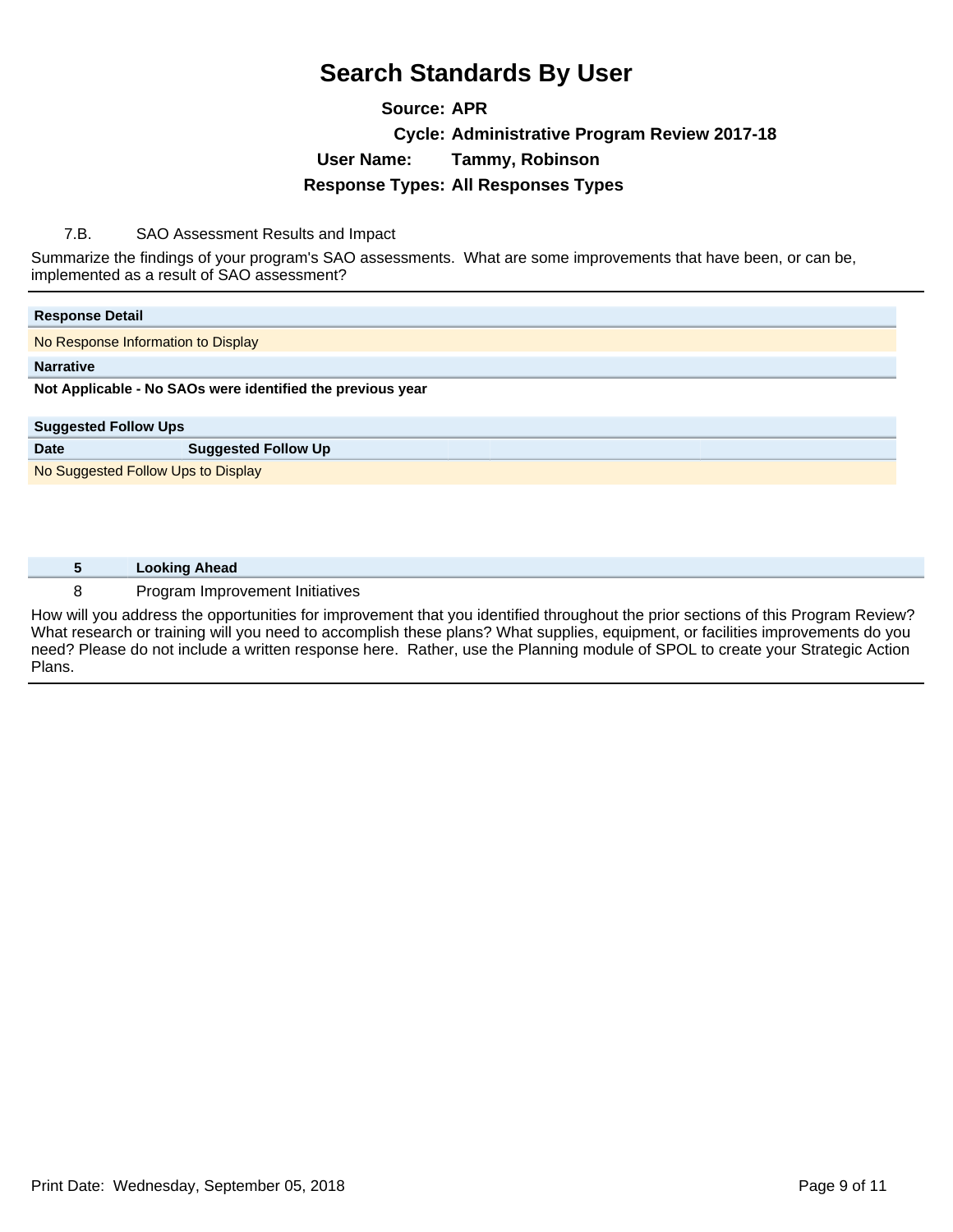**Source: APR Cycle: Administrative Program Review 2017-18 User Name: Tammy, Robinson Response Types: All Responses Types**

# **Response Detail** No Response Information to Display **Narrative**

**Action Plan Timeline Responsible Party Resources Required**

**Improve enrollment management by refining course scheduling system, and maximizing efficiency to meet student needs and faculty expectations within fiscal constraints and facility limitations Ongoing VP of Instruction, VP of Administrative Services, Division Deans, Faculty, and Curriculum and Instructional Systems Specialist Input from the Dean of Planning, Research and Institutional Effectiveness, District Facilities** 

**Update general College marketing material; translate to Spanish to target our growing Hispanic population; Revise Web Spanish sections**

 **Ongoing Director of Marketing, Communications, and Public Relations, Visual Communications Coordinator and College Recruiter Other pertinent Staff**

**Provide statewide leadership on statewide policies, funding, regulations, and processes impacting academic affairs Ongoing Vice President of Instruction Vice Presidents of Instruction at sister colleges, Vice Chancellor of Educational Services, Deans of CTE**

**Provide region-wide leadership for Adult Education Block Grant: staffing, budgeting, planning Spring 2016 - Spring 2017 Vice President of Instruction and Adult-Education College and Career Educational Leadership (ACCEL) Consortium Leaders Collaboration with Administrative Services, Human Resources and District wide faculty in specific disciplines**

**Develop dual enrollment pathways with SUHSD and other feeder schools Spring 2016 - Fall 2017 Vice President of Instruction, Deans, Curriculum and Instructional Systems Specialist, AFT, Academic Senate and high School leadership Funding for faculty working on curriculum alignment and assessment**

**Update College Brand/Style Guide**

 **Summer 2016 Director of Marketing, Communications, and Public Relations and Visual Communications Coordinator No additional resources required**

**Solicit feedback, assess needs, and create transparent processes for schedule production, distribution, and marketing improvements Summer 2016 - Fall 2016 Visual Communications Coordinator, Vice President of Instruction Input from Director of Marketing, Communications and Public Relations, Faculty, Classified Professionals, iDeans, other Colleges¶Stakeholders Approve/Create College social media guidelines**

 **Fall 2016 Director of Marketing, Communications, and Public Relations and Visual Communications Coordinator Input from Skyline and College of San Mateo Marketing Staff**

**Create Curriculum webpages to refresh web presence Fall 2016 Curriculum and Instructional Systems Specialist and Visual Communications Coordinator No additional resources required**

**Expand and assess collaborations with community based organizations, high schools, outside agencies, private sector partners, adult schools, government agencies, and others Fall 2016 - Spring 2017 Vice President of Instruction, Instructional Deans, Faculty discipline experts, Outreach Department, College President Input from all stakeholders**

**Comprehensive CurricUNET manual Fall 2017 District Curriculum and Instructional Systems Specialists and Curriculum Committee Chairs Funding for increased capacity of current Instructional staff across the District. Input from Skyline and College of San Mateo Curriculum Chairs**

**Create responsive/mobile friendly website Fall 2017 - Spring 2018 Visual Communications Coordinator Additional staff and District staff resources**

#### **Suggested Follow Ups**

| ___                                |                            |  |
|------------------------------------|----------------------------|--|
| <b>Date</b>                        | <b>Suggested Follow Up</b> |  |
| No Suggested Follow Ups to Display |                            |  |

#### 9 Personnel Projections

List the current and near-future new or replacement staff positions that you anticipate requesting. Identify the term or year in which you anticipate submitting the staffing request. If none are anticipated, please write "not applicable". (List only; no justification needed here.)